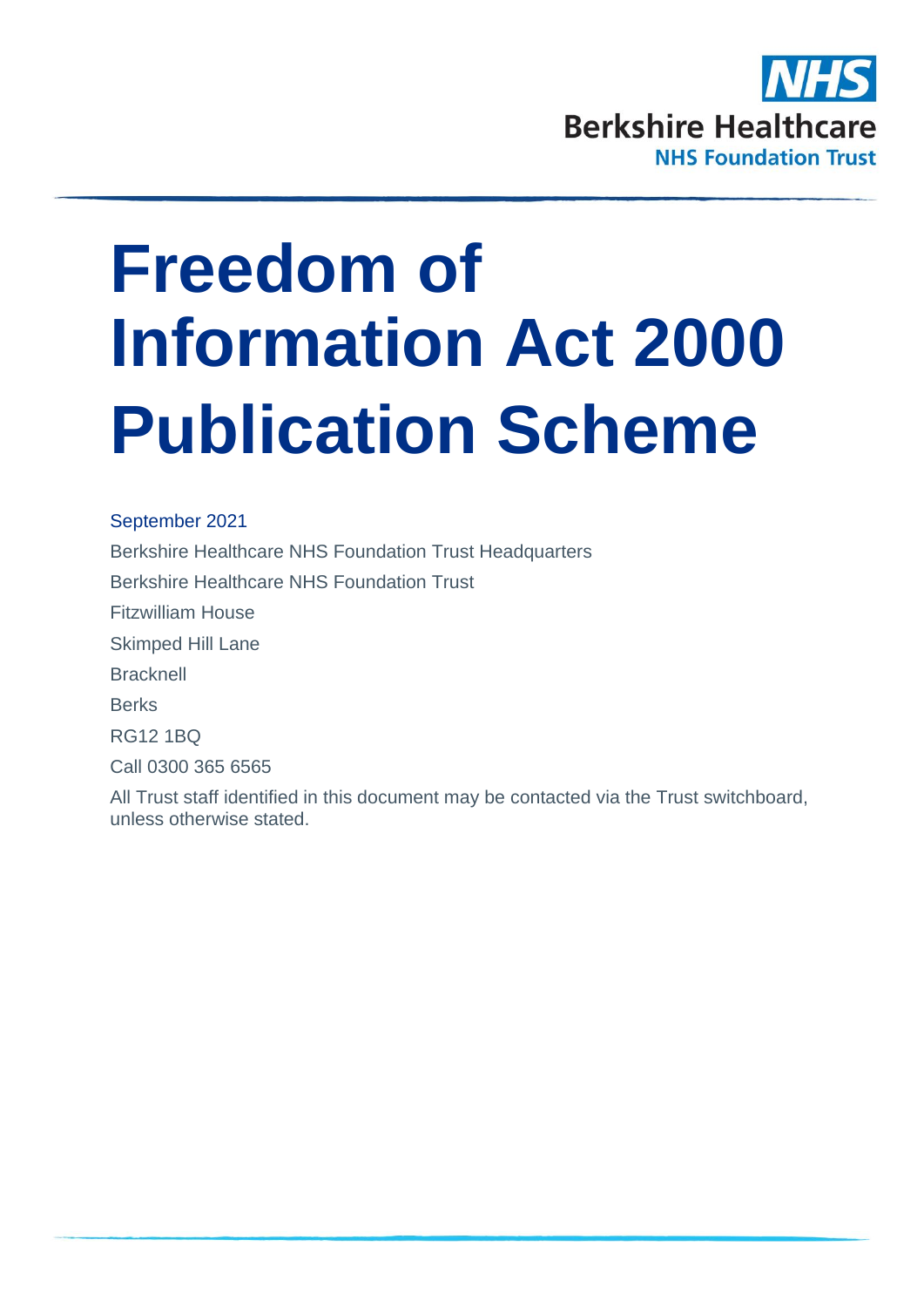

# **CONTENTS**

# **Part One – Introduction**

- The purpose of the Publication Scheme
- Information Management
- Feedback
- Rights of access to information

# **Part Two – Information**

Classes of Information:

- Who we are and what we do
- What we spend and how we spend it
- What our priorities are and how we are doing
- How we make decisions
- Our policies and procedures
- Lists and registers
- The services we offer

# **Part Three – Other Useful Information and Contacts**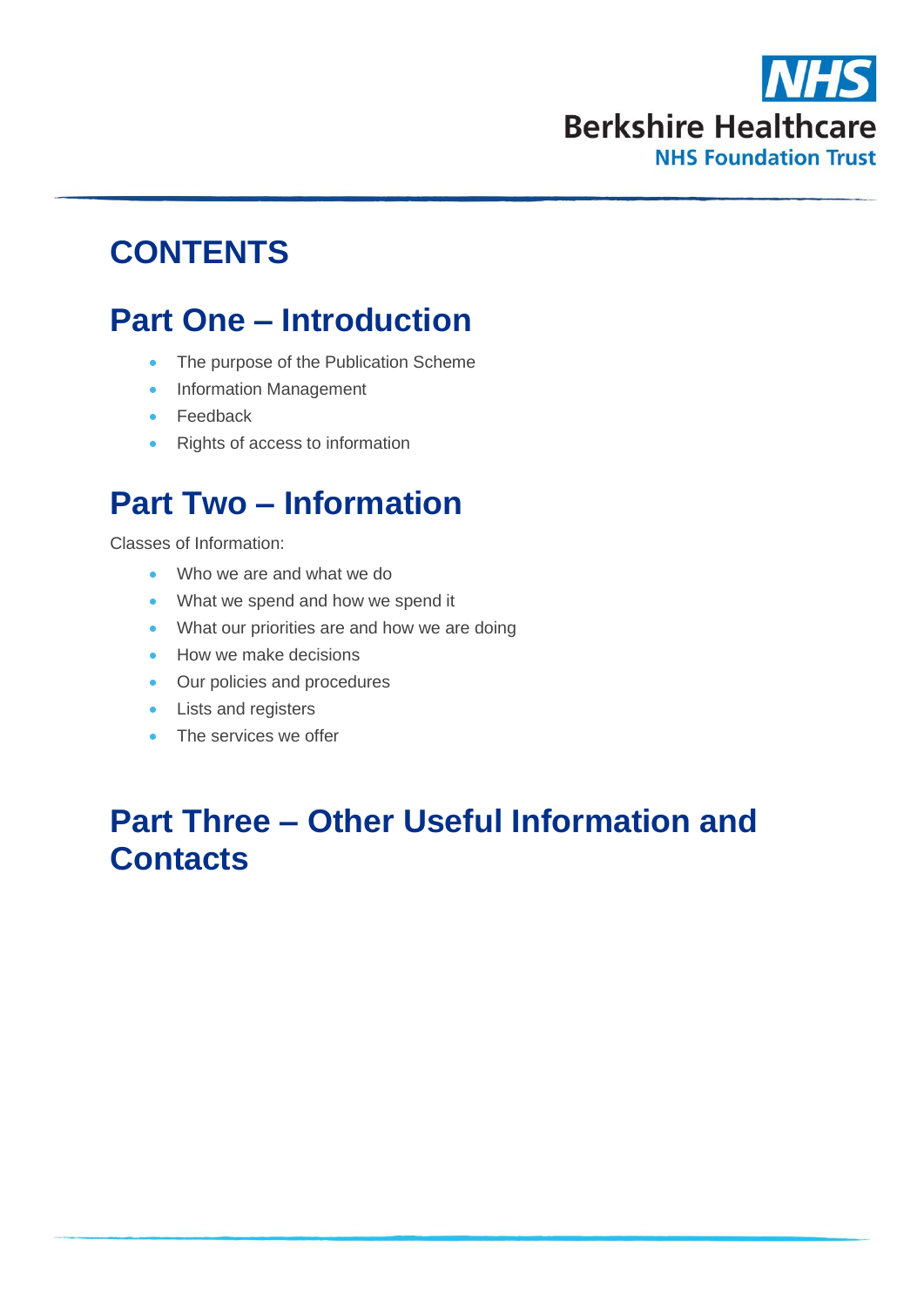

# **Part One - Introduction**

# **The purpose of the Publication Scheme**

This Publication Scheme commits an authority to make information available to the public as part of its normal business activities. The information covered is included in the classes of information mentioned below, where this information is held by the authority. Additional assistance is provided to the definition of these classes in specific guidance manuals issued by the Information Commissioner.

The scheme commits an authority:

- To proactively publish or otherwise make available as a matter of routine, information, including environmental information, which is held by the authority and falls within the classifications below
- To specify the information which is held by the authority and falls within the classifications below
- To proactively publish or otherwise make available as a matter of routine, information in line with the statements contained within this scheme
- To produce and publish the methods by which the specific information is made routinely available so that it can be easily identified and access by members of the public
- To review and update on a regular basis the information the authority makes available under this scheme
- To produce a schedule of any fees charged for access to information which is made proactively available
- To make this publication scheme available to the public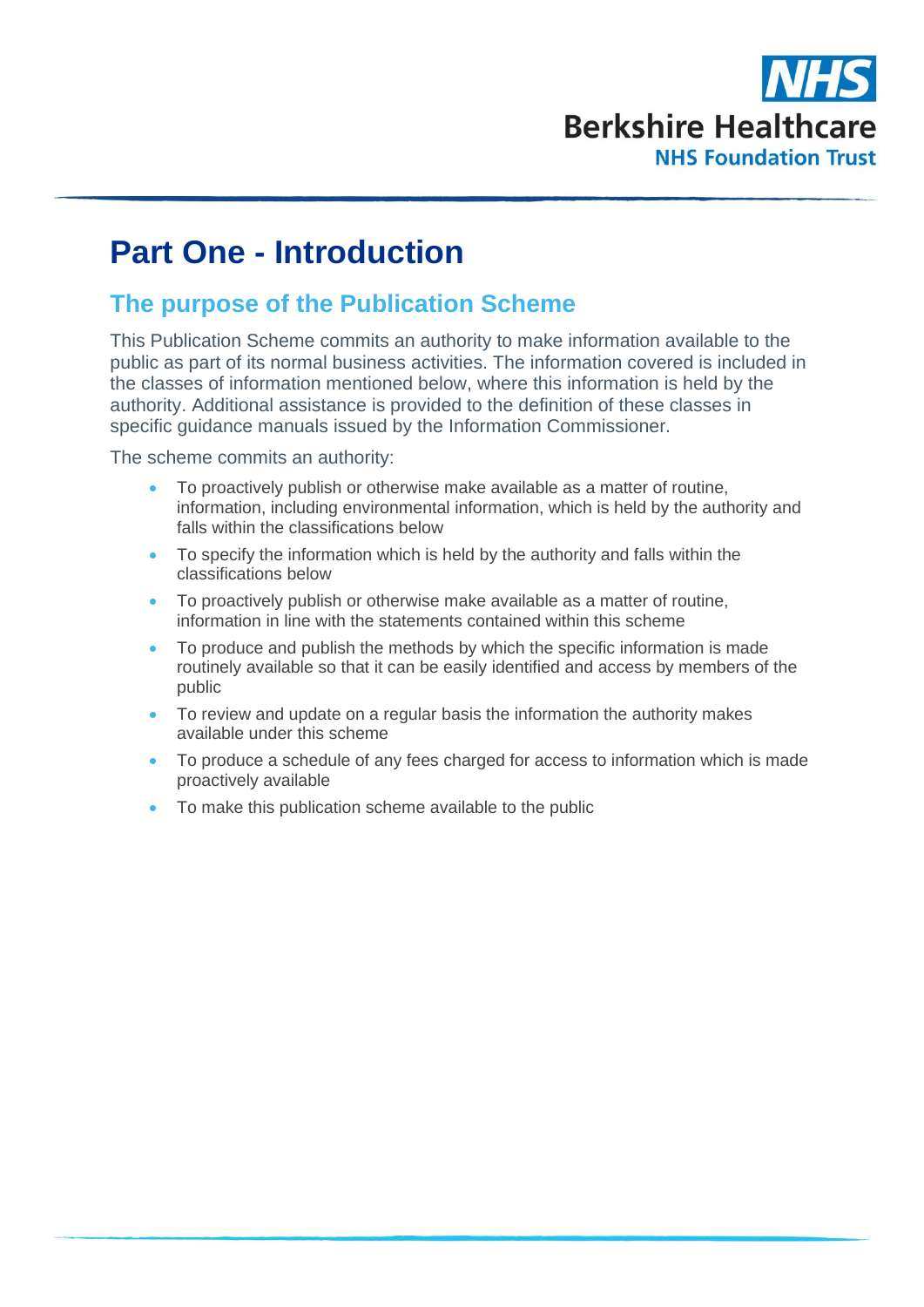

# **Information Management**

Corporate and Organisational Information will be retained in line with Berkshire Healthcare NHS Foundation Trust's retention and disposal schedules, which comply with circular "The Records Management: NHS Code of Practice".

Patient Information (not released through FOI) - we have appointed someone who is called a Caldicott Guardian, and who has responsibility to ensure the protection of patient confidentiality throughout the Trust in accordance with your legal rights.

The Trust's Caldicott Guardian is:

Medical Director Berkshire Healthcare NHS Foundation Trust 3rd Floor Fitzwilliam House Skimped Hill Lane **Bracknell Berks** RG12 1BQ Call 0300 365 6565

If you have a complaint about the operation of the Publication Scheme, or how Berkshire Healthcare NHS Foundation Trust has dealt with your request for information, please write to:

Complaints Manager Berkshire Healthcare NHS Foundation Trust 2nd Floor Fitzwilliam House Skimped Hill Lane **Bracknell Berks** RG12 1BQ Call 0300 365 6565 Email: BHCT.complaints@berkshire.nhs.uk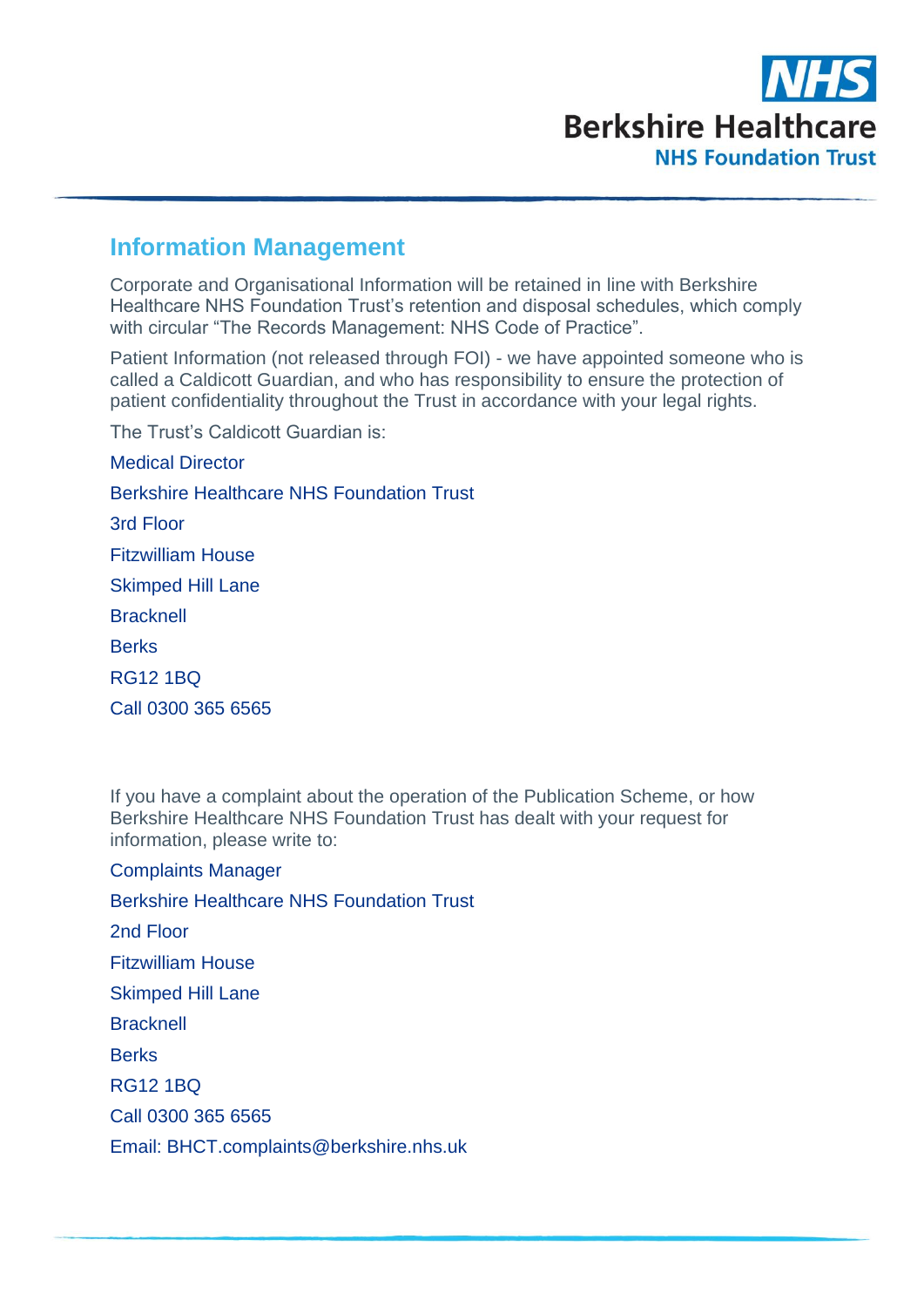

Nationally, there is also:

- Health Service Ombudsman
- Commission for Patient and Public Involvement in Health
- Independent Complaints Advisory Service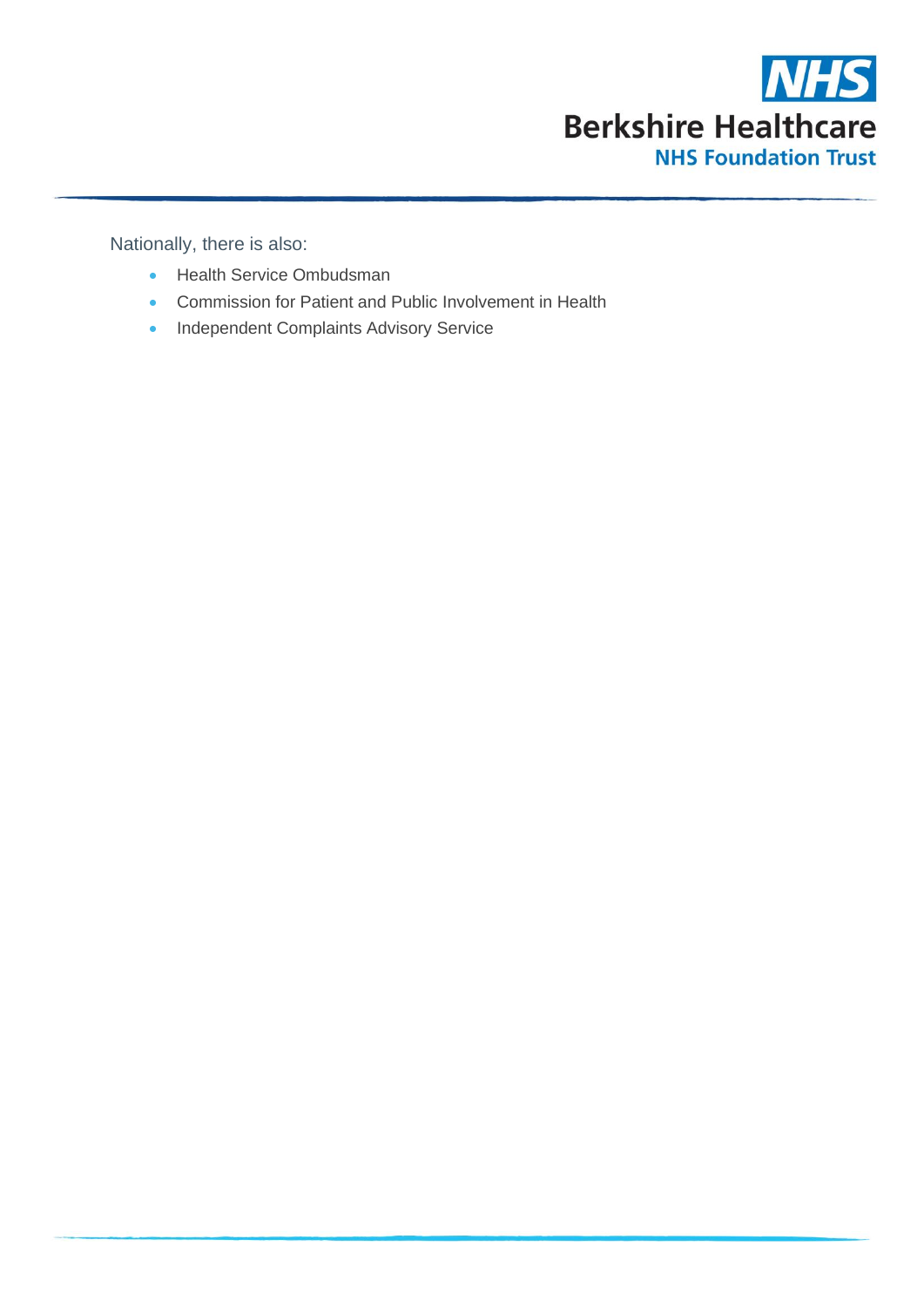

# **Rights of Access to Information**

The Freedom of Information Act recognises that as a member of the public, you have the right to know how public service such as the NHS are organised and run, how much they cost and how you can make complaints if you need to. You have the right to know which services are being provided, the targets that are being set, the standards of services that are expected and the results achieved.

From 1st January 2005 the Act placed an obligation on the Trust to respond to requests about the information which it holds and is recorded in any form and provide a right of access to that information. The rights to request and access this information are subject to some exemptions which the Trust has to take into consideration before deciding what information can be released.

The Environmental Information Regulations 2004 also came into force on the 1st January 2005 and enables similar access to environmental information, as under the Freedom of Information Act 2000.

Unless otherwise indicated, all documents referred to in this scheme are available from the FOI Officer. If you do not have access to the internet, or for documents that are not available on the internet, please contact:

FOI Officer Berkshire Healthcare NHS Foundation Trust 2nd Floor Fitzwilliam House Skimped Hill Lane **Bracknell** RG12 1BQ Call 0300 365 6565 Email: foi.bht@berkshire.nhs.uk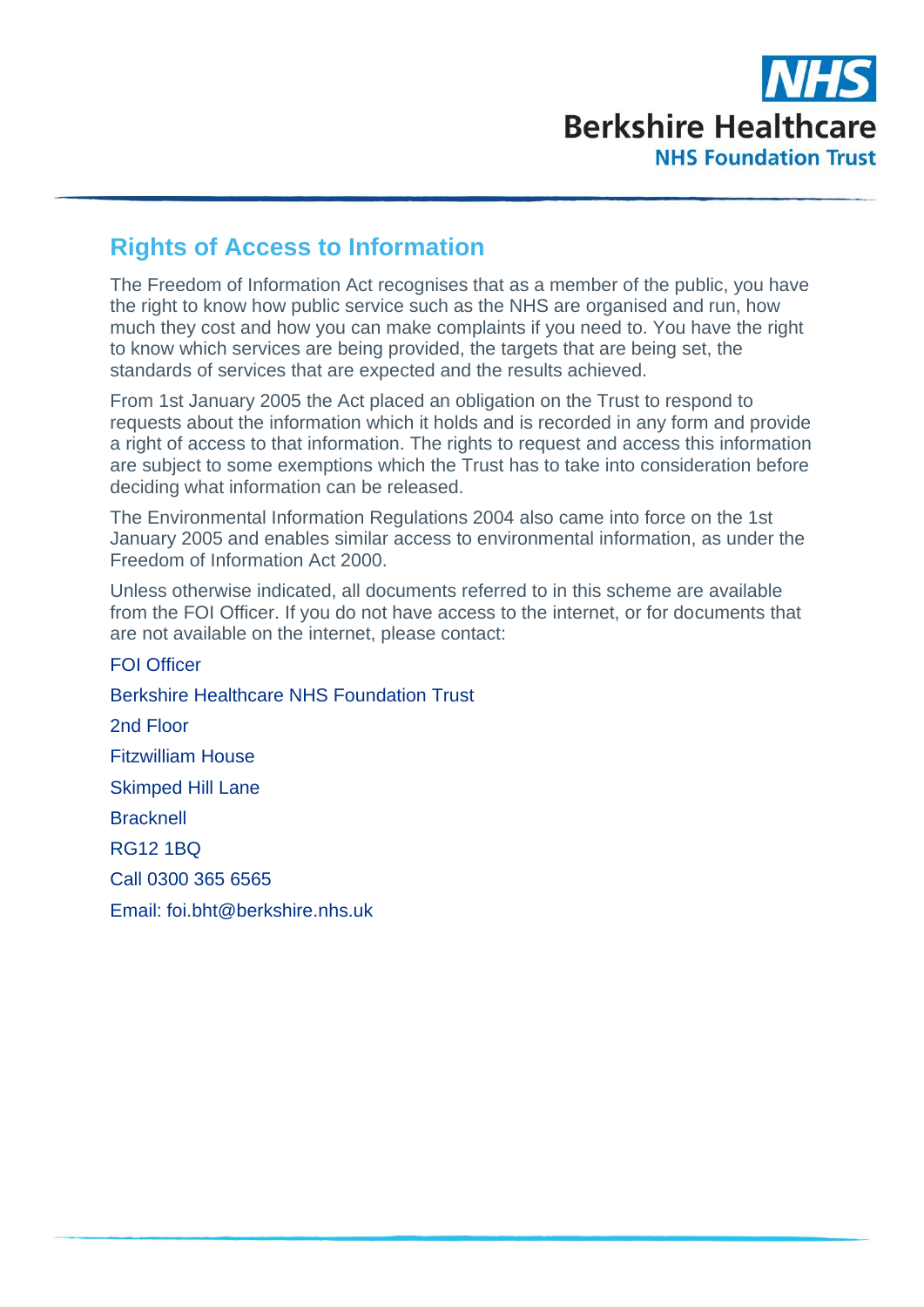

# **Part two - Information**

## **Who We Are and What We Do**

Berkshire Healthcare NHS Foundation Trust provides specialist Mental Health and Community Health services to a population of around 900,000 within Berkshire.

We operate from more than 100 sites across the county including our community hospitals and Prospect Park Hospital, clinics and GP Practices. We also provide health care and therapy to people in their own homes. Details of our main locations can be found on our website.

The vast majority of the people we care for are supported in their own homes. Across five locations we have over 140 mental health inpatient beds and over 160 community hospital beds and we employ more than 4,000 staff.

Working in partnership with patients and their families is really important to us as this helps us to provide the best care in the right place. We support people with long-term health problems to manage their own lives as much as we can, so they can stay at home and do not need to be in hospital.

We organise our services around the six areas of Berkshire, to match the local authority boundaries. We call these Localities. Each Locality Director works together with a Clinical Director to make sure that our service management is informed by clinical knowledge and expertise.

We work closely with our Commissioners to develop services that meet the needs of our diverse population – aiming to help people remain independent at home as far as possible. We provide many of our services in partnership with Local Authorities and also work closely with GPs, voluntary sector organisations and others.

As a Foundation Trust we are accountable to our local communities through our members and governors; to our commissioners through our contracts; to the Care Quality Commission through the legal requirement for registration and meeting standards for the care we provide and NHS Improvement through our NHS provider license.

Further information can be found on our Trust's website.

[www.berkshirehealthcare.nhs.uk/](http://www.berkshirehealthcare.nhs.uk/)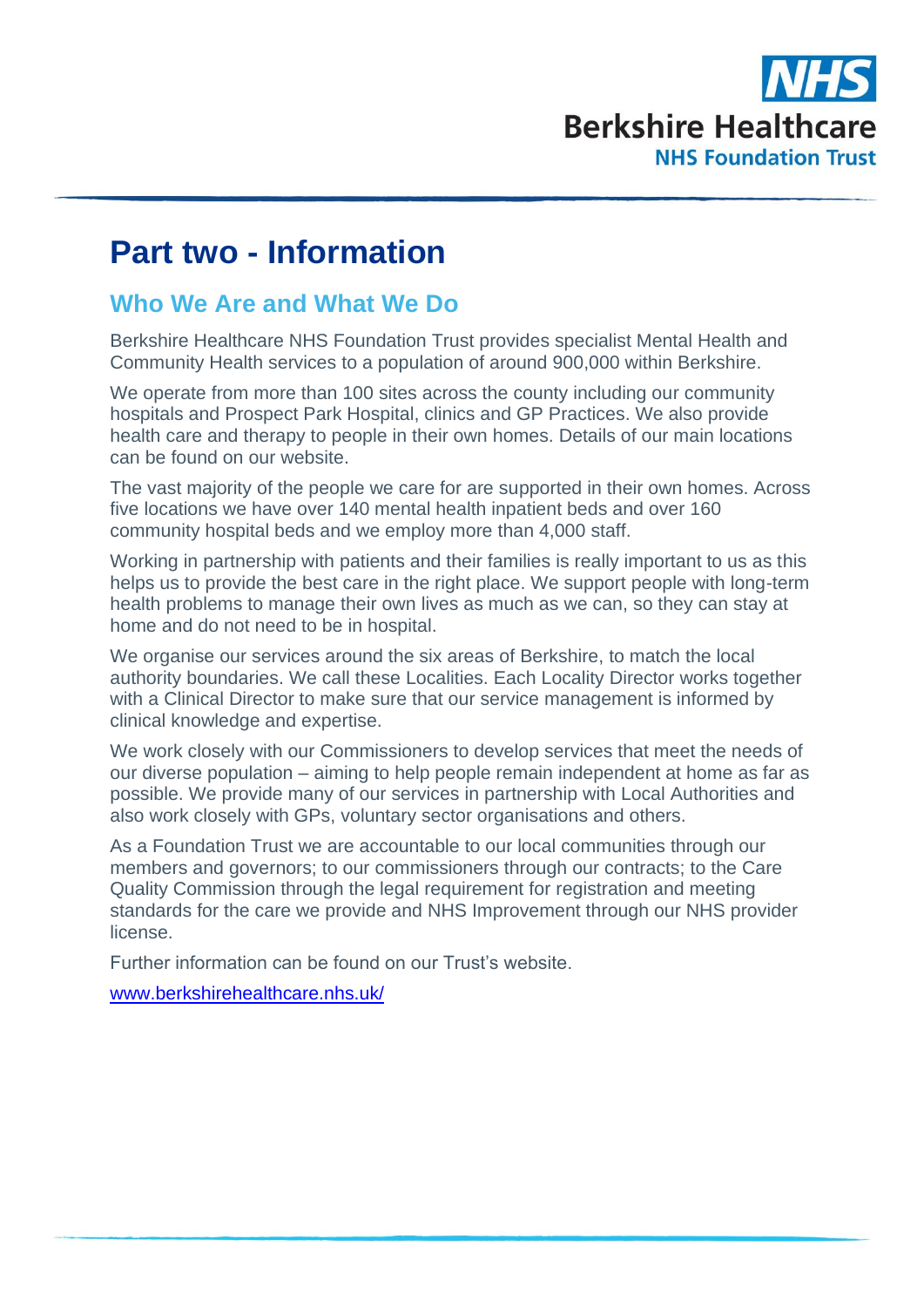

#### **Our History**

Berkshire Healthcare NHS Foundation Trust in April 2001 brought together, for the first time, services across Berkshire for people with learning disabilities and for those with mental health problems.

It was a major change that involved the dissolution of NHS Trusts that had served smaller geographical areas: West Berkshire Priority Care Service and East Berkshire (Learning Disability). Mental health services were also transferred from three Trusts: East Berkshire Community Health Trust, Heatherwood and Wexham Park Hospitals Trust and West Berkshire Priority Care Service. The main aim was to raise standards and bring greater consistency in services across Berkshire.

The Trust supports a population of just under 1 million people. It works closely with local authorities, often in joint teams to make sure service users get easy access to the range of care they may need.

In May 2007, we gained authorisation to become a Foundation Trust. To find out more about what Foundation Trust Status means, you can access our website on the link below. Select "About Us" from the menu.

In April 2010, the Trust integrated with Berkshire East and West Community Services.

#### **Our Regulators**

Our services, financial accounts and performance are regulated by two external, independent bodies.

#### **The Care Quality Commission (CQC)**

The Care Quality Commission is a national public body that makes sure all care services in England, such as hospitals, care homes, dental and GP surgeries, provide you with safe, effective, compassionate and high-quality care. CQC carry out inspections of our localities and works with us to help us continually improve.

For more information about how we work with CQC, you can visit their website:

- www.cqc.org.uk
- CQC Contact Us page
- Call 03000 616161

#### **NHS Improvement (Independent Regulator)**

NHS Improvement assess all foundation trusts to make sure they are well led in terms of quality and finances. All foundation trusts require a license to operate. They work closely with CQC to assess the quality of care we provide.

For more information about how we work with NHS Improvement, you can visit their website

[www.england.nhs.uk/licensing-and-oversight-of-independent-providers/](http://www.england.nhs.uk/licensing-and-oversight-of-independent-providers/)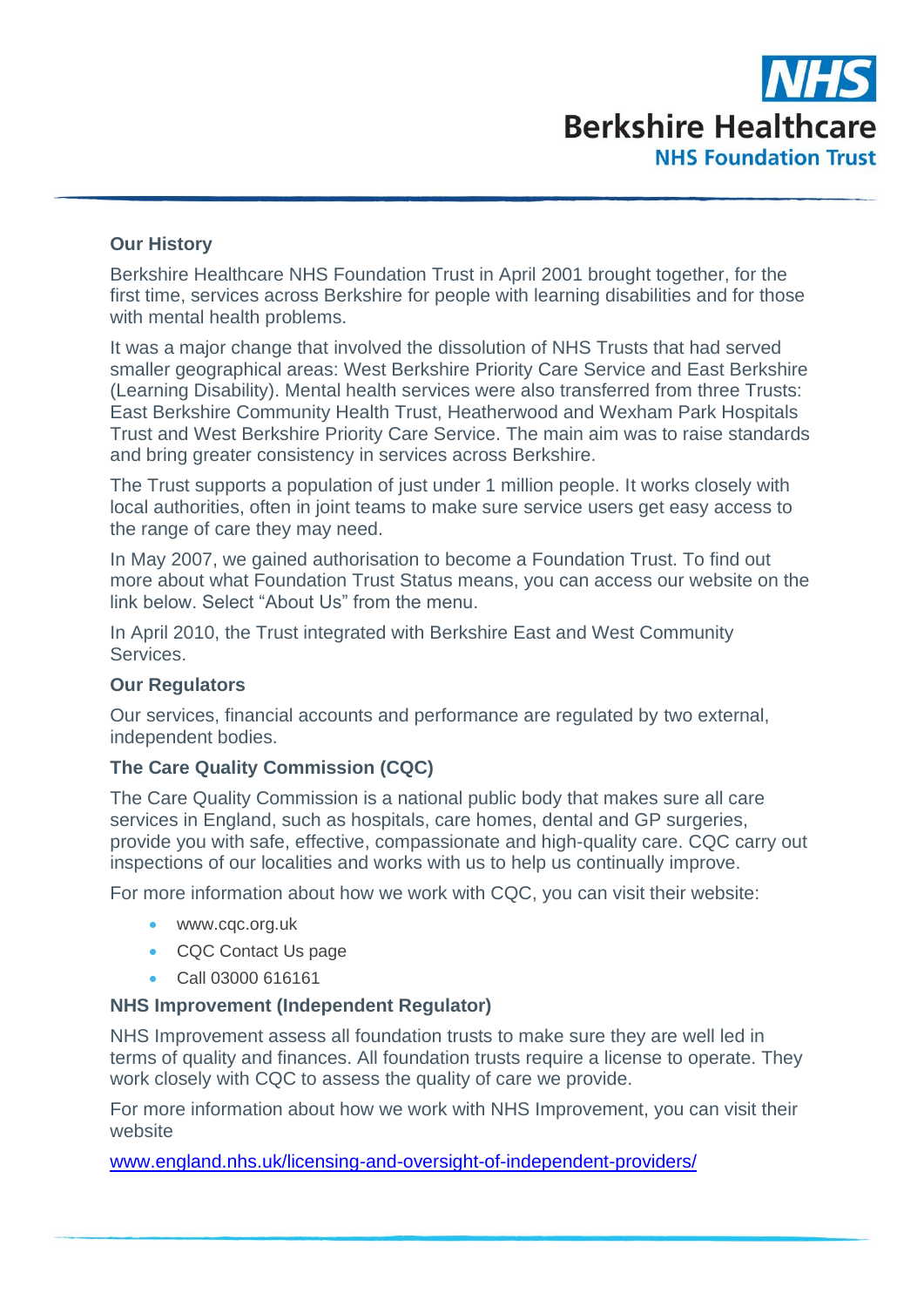

# **Organisational Structure**

| <b>Information</b>                                      | <b>Main Source</b>                                                                                                    |
|---------------------------------------------------------|-----------------------------------------------------------------------------------------------------------------------|
| <b>Organisational</b>                                   | <b>FOI Officer</b>                                                                                                    |
| <b>Structure Charts</b>                                 | Foi.bht@berkshire.nhs.uk                                                                                              |
| <b>Board Members and</b><br><b>Council of Governors</b> | Berkshire Healthcare NHS Foundation Trust website<br>www.berkshirehealthcare.nhs.uk/about-us/our-leadership-<br>team/ |
| <b>Freedom of Information</b>                           | <b>FOI Officer</b>                                                                                                    |
| (FOI) Officer                                           | Foi.bht@berkshire.nhs.uk                                                                                              |
| <b>Caldicott Guardian</b>                               | <b>Medical Director</b><br>Call 0300 365 6565                                                                         |
| <b>Publication Scheme</b>                               | <b>FOI Officer</b>                                                                                                    |
| <b>Co-ordinator</b>                                     | Foi.bht@berkshire.nhs.uk                                                                                              |
| <b>Policy</b>                                           | <b>FOI Officer</b>                                                                                                    |
| <b>Administrator</b>                                    | Foi.bht@berkshire.nhs.uk                                                                                              |

### **Corporate Governance**

| <b>Information</b>                                                                                                                                 | <b>Main Source</b>                             |
|----------------------------------------------------------------------------------------------------------------------------------------------------|------------------------------------------------|
| <b>Register of Interests</b><br>Codes of Conduct for Chair,<br><b>Board Members, Chief</b><br><b>Executive and other Senior</b><br><b>Officers</b> | <b>FOI Officer</b><br>Foi.bht@berkshire.nhs.uk |
| <b>Trust Constitution</b><br><b>Standing Financial Instructions</b><br>Reservation and Delegation of<br>Powers to the Board                        | <b>FOI Officer</b><br>Foi.bht@berkshire.nhs.uk |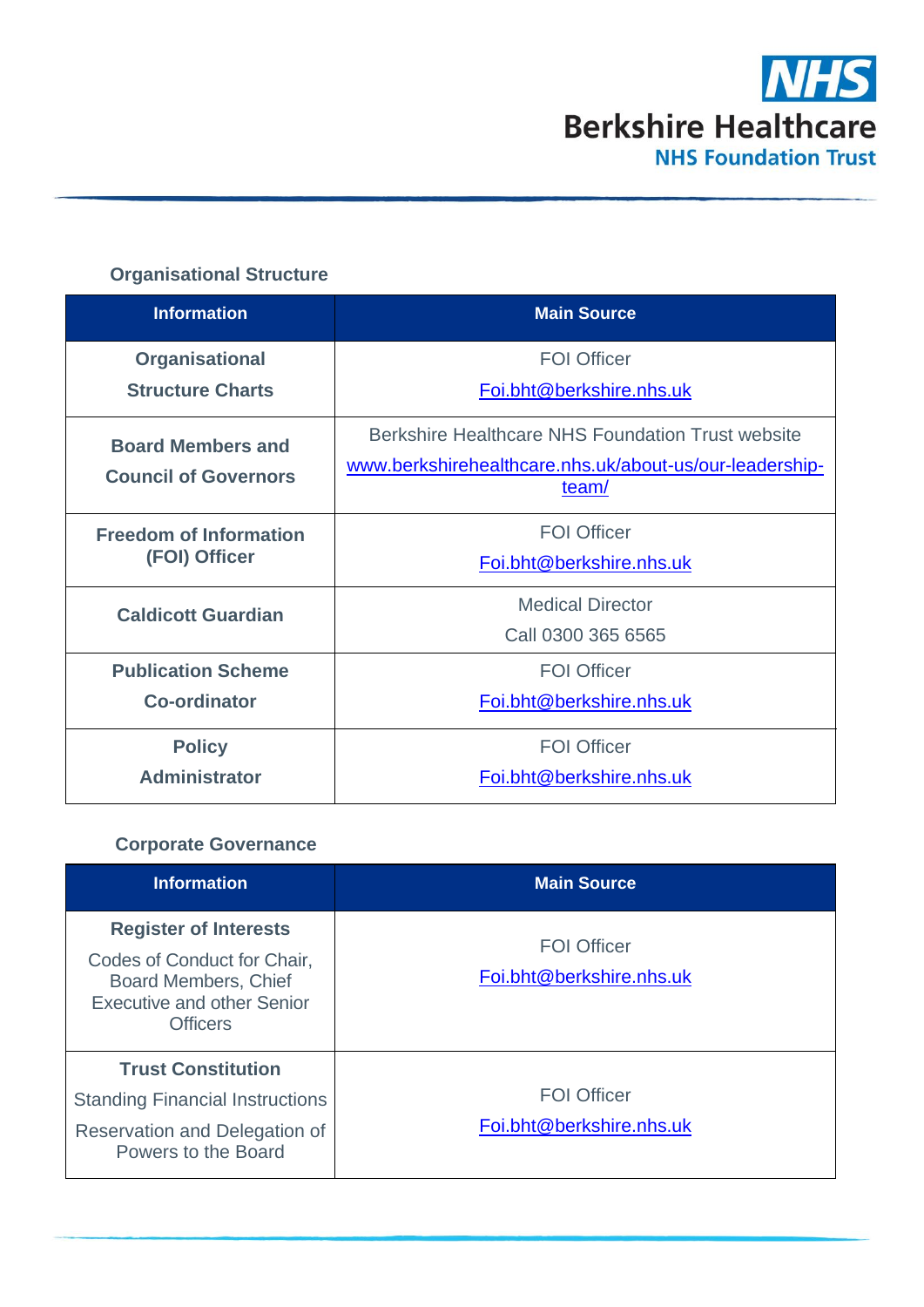

## **Main Partnerships**

| <b>Information</b>                                                                                                                                                                                                                                                                                                                                                                                              | <b>Main Source</b>             |
|-----------------------------------------------------------------------------------------------------------------------------------------------------------------------------------------------------------------------------------------------------------------------------------------------------------------------------------------------------------------------------------------------------------------|--------------------------------|
| <b>Localities</b>                                                                                                                                                                                                                                                                                                                                                                                               |                                |
| There is one Locality Manager for each of the six localities<br>within Berkshire. The Locality Manager is a joint<br>appointment between the Clinical Commissioning Groups<br>(CCG's), Unitary Authorities and Berkshire Healthcare<br>NHS Foundation Trust in the West of the county and joint<br>appointments between the Unitary Authority and the<br>Berkshire Healthcare NHS Foundation Trust in the East. | www.berkshirehealthcare.nhs.uk |
| The Locality Managers are accountable and managerially<br>responsible for the effectiveness and appropriateness of<br>all mental health and community health services within<br>their remit.                                                                                                                                                                                                                    |                                |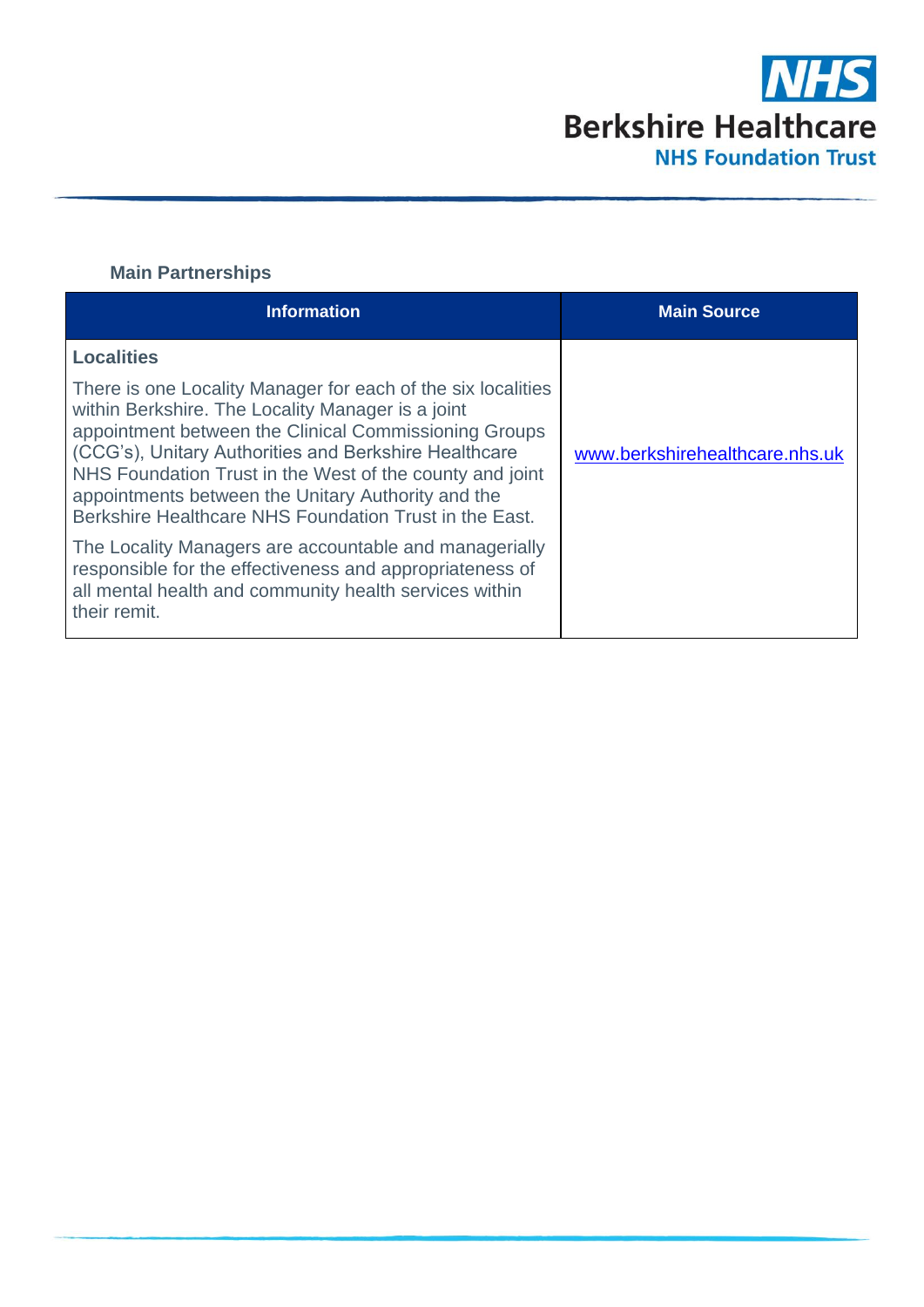

## **What We Spend and How We Spend It**

The Trust's Annual Plan and Accounts are published on our website [www.berkshirehealthcare.nhs.uk/about-us](http://www.berkshirehealthcare.nhs.uk/about-us)

| <b>Information</b>                                                                                                                                                                                                                                                                                                                                                                                                | <b>Main Source</b>                                                                                                                                                                                                 |
|-------------------------------------------------------------------------------------------------------------------------------------------------------------------------------------------------------------------------------------------------------------------------------------------------------------------------------------------------------------------------------------------------------------------|--------------------------------------------------------------------------------------------------------------------------------------------------------------------------------------------------------------------|
| <b>Annual Report and Accounts</b>                                                                                                                                                                                                                                                                                                                                                                                 | www.berkshirehealthcare.nhs.uk/about-us/key-<br>documents/                                                                                                                                                         |
| <b>Annual Plan</b>                                                                                                                                                                                                                                                                                                                                                                                                | www.berkshirehealthcare.nhs.uk/about-us/                                                                                                                                                                           |
| <b>Procurement/Tenders</b><br><b>Berkshire Healthcare NHS</b><br>Foundation Trust follows the<br>guidance established by the NHS<br><b>Purchasing and Supply Agency</b><br>(PASA). The PASA guidance sets<br>out the standard terms and<br>conditions that NHS organisations<br>should follow in regard to purchasing<br>equipment and supplies.<br>For information on current tenders,<br>see the Trust website. | <b>Head of Procurement</b><br><b>Berkshire Healthcare NHS Foundation Trust</b><br>4 <sup>th</sup> Floor Fitzwilliam House<br><b>Skimped Hill Lane</b><br><b>Bracknell</b><br><b>RG12 1BQ</b><br>Call 0300 365 6565 |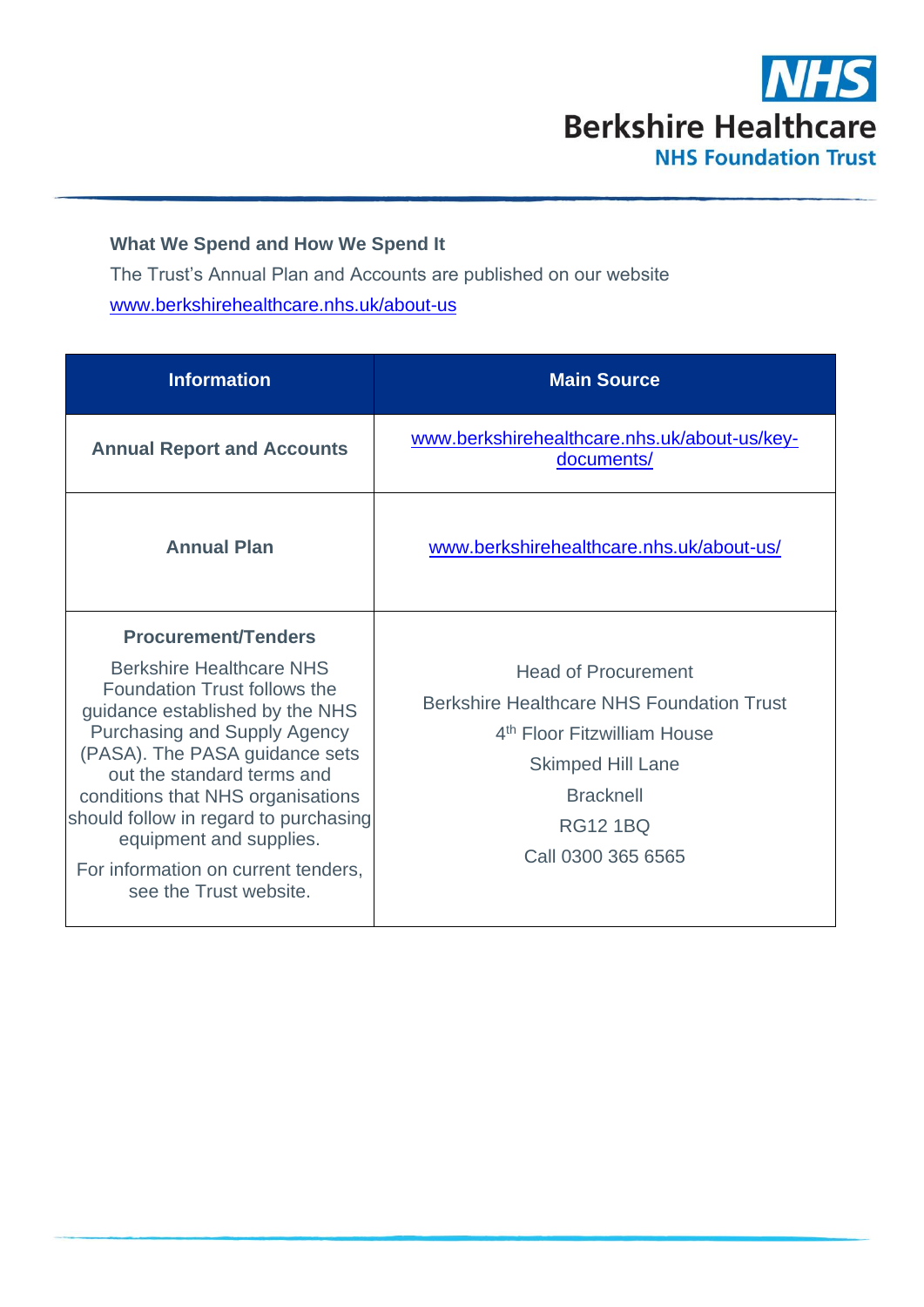

### **What Our Priorities Are and How We Are Doing**

The Trust's vision, aims and goals can be found on our website [www.berkshirehealthcare.nhs.uk/about-us](http://www.berkshirehealthcare.nhs.uk/about-us)

| <b>Information</b>                                                    | <b>Main Source</b>                                           |
|-----------------------------------------------------------------------|--------------------------------------------------------------|
|                                                                       | <b>Deputy CEO</b>                                            |
| <b>Governance</b>                                                     | <b>Berkshire Healthcare NHS Foundation Trust</b>             |
| The Trust has in place a Lead for<br>Governance to play a key role in | 3 <sup>rd</sup> Floor Fitzwilliam House                      |
| enabling the Trust to meet its                                        | <b>Skimped Hill Lane</b>                                     |
| obligations to provide safe, effective                                | <b>Bracknell</b>                                             |
| and high-quality health and social care<br>services.                  | <b>RG12 1BQ</b>                                              |
|                                                                       | Call 0300 365 6565                                           |
| <b>Patient Safety</b>                                                 | Director of Nursing and Therapies                            |
|                                                                       | <b>Berkshire Healthcare NHS Foundation Trust</b>             |
|                                                                       | 3 <sup>rd</sup> Floor Fitzwilliam House                      |
|                                                                       | <b>Skimped Hill Lane</b>                                     |
|                                                                       | <b>Bracknell</b>                                             |
|                                                                       | <b>RG12 1BQ</b>                                              |
|                                                                       | Call 0300 365 6565                                           |
| <b>Risk Management</b>                                                |                                                              |
|                                                                       | <b>FOI Officer</b>                                           |
|                                                                       | Foi.bht@berkshire.nhs.uk                                     |
| <b>Reports of inspections and findings</b>                            | Care Quality Commission (CQC)<br>www.cqc.org.uk/provider/RWX |
|                                                                       |                                                              |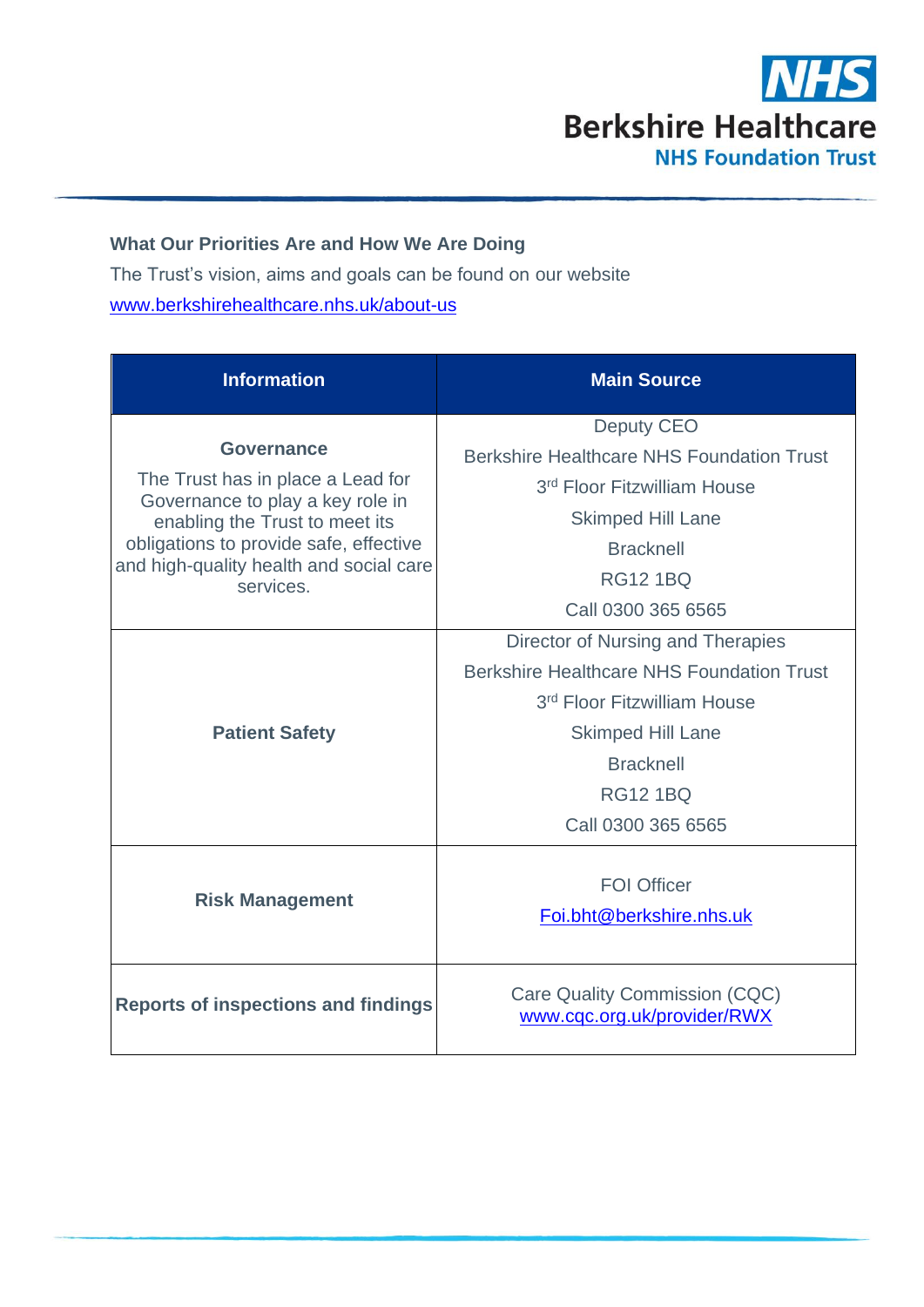

# **How We Make Decisions**

#### **The Trust Committees**

The Board delegates some of its functions and responsibilities to sub-committees: Please see below the Committees and Groups that feed into the Trust Board.

All of these committees are either chaired by a Non-Executive Director, (lay person) or an Executive Director, who report to the Board on a regular basis.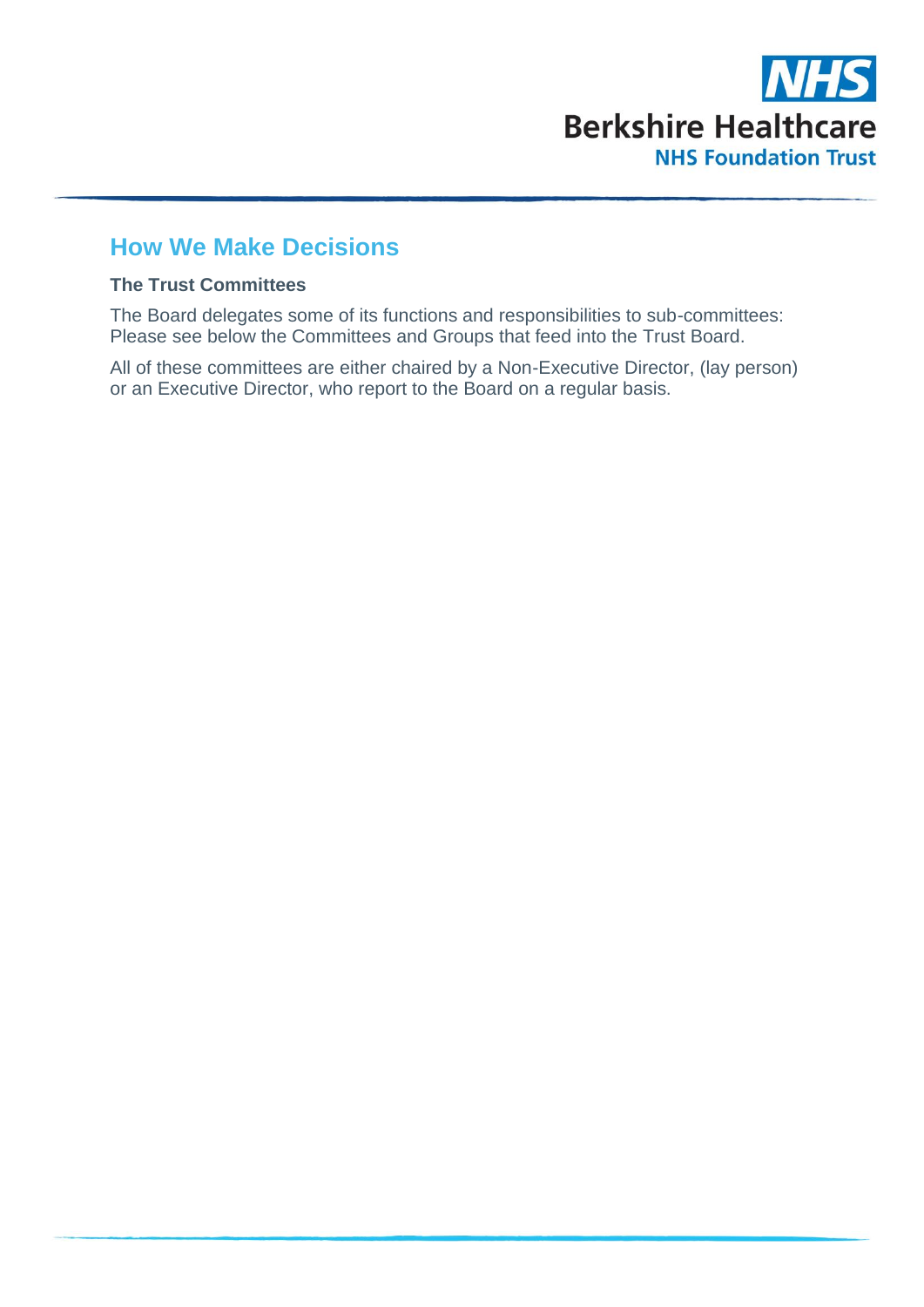

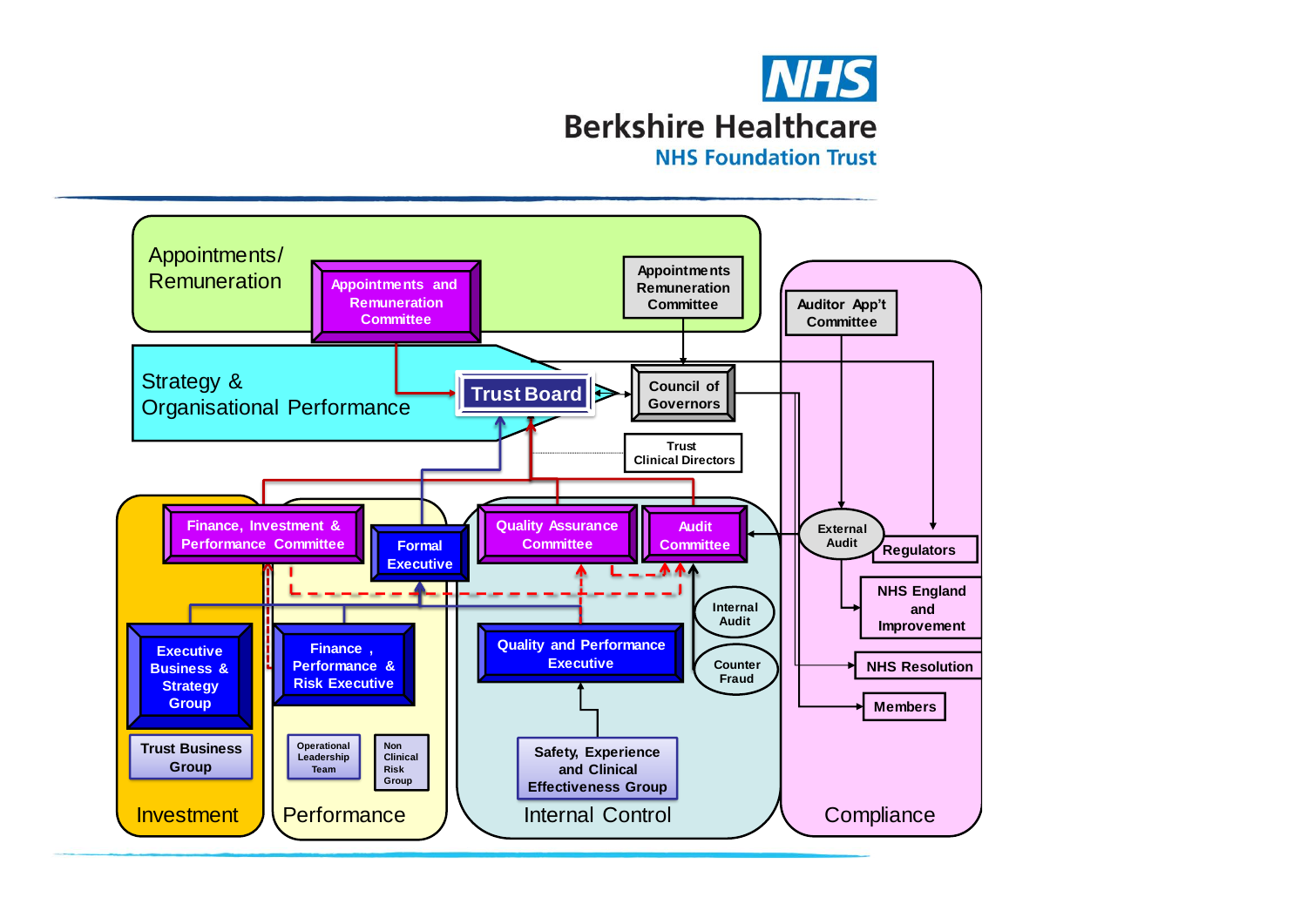

#### **Our Policies and Procedures**

The Policy Scrutiny Group oversees the development and review of Trust Policies for final ratification. he ratified policies are then submitted to the Safety, Experience & Clinical Effectiveness Group for endorsement and publication onto the website.

| <b>Information</b>                         | <b>Main Source</b>       |
|--------------------------------------------|--------------------------|
| <b>Policy categories</b>                   |                          |
| Health & Safety<br>$\bullet$               |                          |
| Organisation<br>$\bullet$                  | <b>FOI Officer</b>       |
| <b>Human Resources</b><br>$\bullet$        | foi.bht@berkshire.nhs.uk |
| <b>Clinical Care and Risk</b><br>$\bullet$ |                          |
| <b>Infection Control</b><br>$\bullet$      |                          |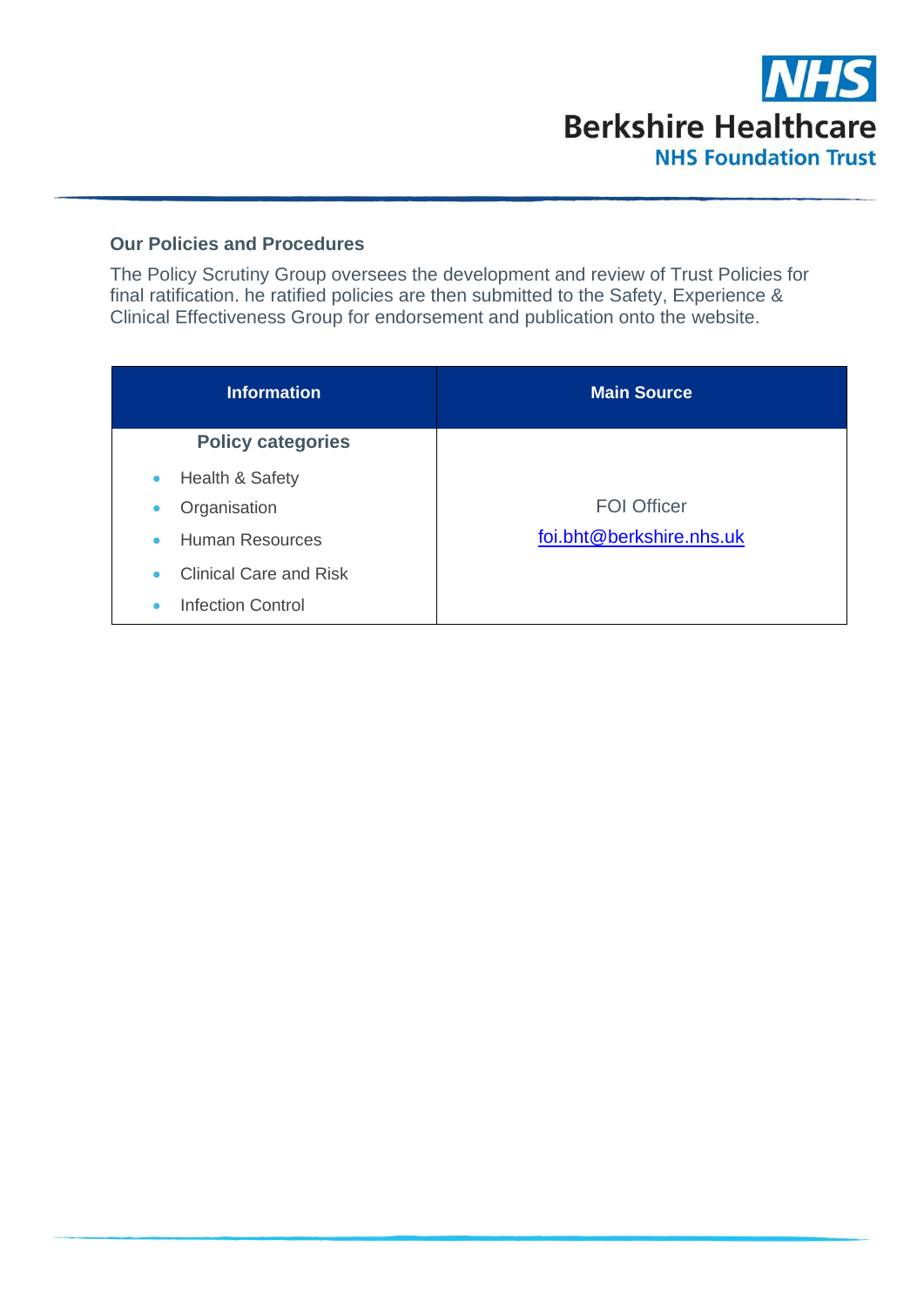

| <b>Information</b>                                  | <b>Main Source</b>                                             |
|-----------------------------------------------------|----------------------------------------------------------------|
|                                                     | <b>Chief Financial Officer</b>                                 |
|                                                     | 3rd Floor                                                      |
| <b>Risk Registers</b>                               | Fitzwilliam House, Skimped Hill Lane                           |
|                                                     | <b>Bracknell</b>                                               |
|                                                     | <b>RG12 1BQ</b>                                                |
|                                                     | Call 0300 365 6565                                             |
|                                                     | <b>Complaints Manager</b>                                      |
|                                                     | 2 <sup>nd</sup> Floor                                          |
| <b>Complaints and Compliments</b>                   | Fitzwilliam House, Skimped Hill Lane                           |
|                                                     | <b>Bracknell</b>                                               |
|                                                     | <b>RG12 1BQ</b>                                                |
|                                                     | Call 0300 365 6565                                             |
|                                                     | <b>Head of Procurement</b>                                     |
|                                                     | <b>Berkshire Healthcare NHS Foundation Trust</b>               |
| <b>Contractors/Suppliers</b>                        | 4th Floor Fitzwilliam House, Skimped Hill Lane                 |
|                                                     | <b>Bracknell</b>                                               |
|                                                     | <b>RG12 1BQ</b>                                                |
|                                                     | Call 0300 365 6565                                             |
| <b>Assets Registers and</b>                         | <b>Finance Department</b>                                      |
| <b>Information Asset Register</b>                   | Call 0300 365 6565                                             |
| <b>Register of Gifts and</b>                        |                                                                |
| <b>Hospitality provided to</b>                      | <b>Company Secretary/Head of Finance</b><br>Call 0300 365 6565 |
| <b>Board Members and Senior</b><br><b>Personnel</b> |                                                                |
| <b>Disclosure Log</b>                               | <b>FOI Officer</b>                                             |
|                                                     | foi.bht@berkshire.nhs.uk                                       |
|                                                     |                                                                |

#### **Lists and Registers**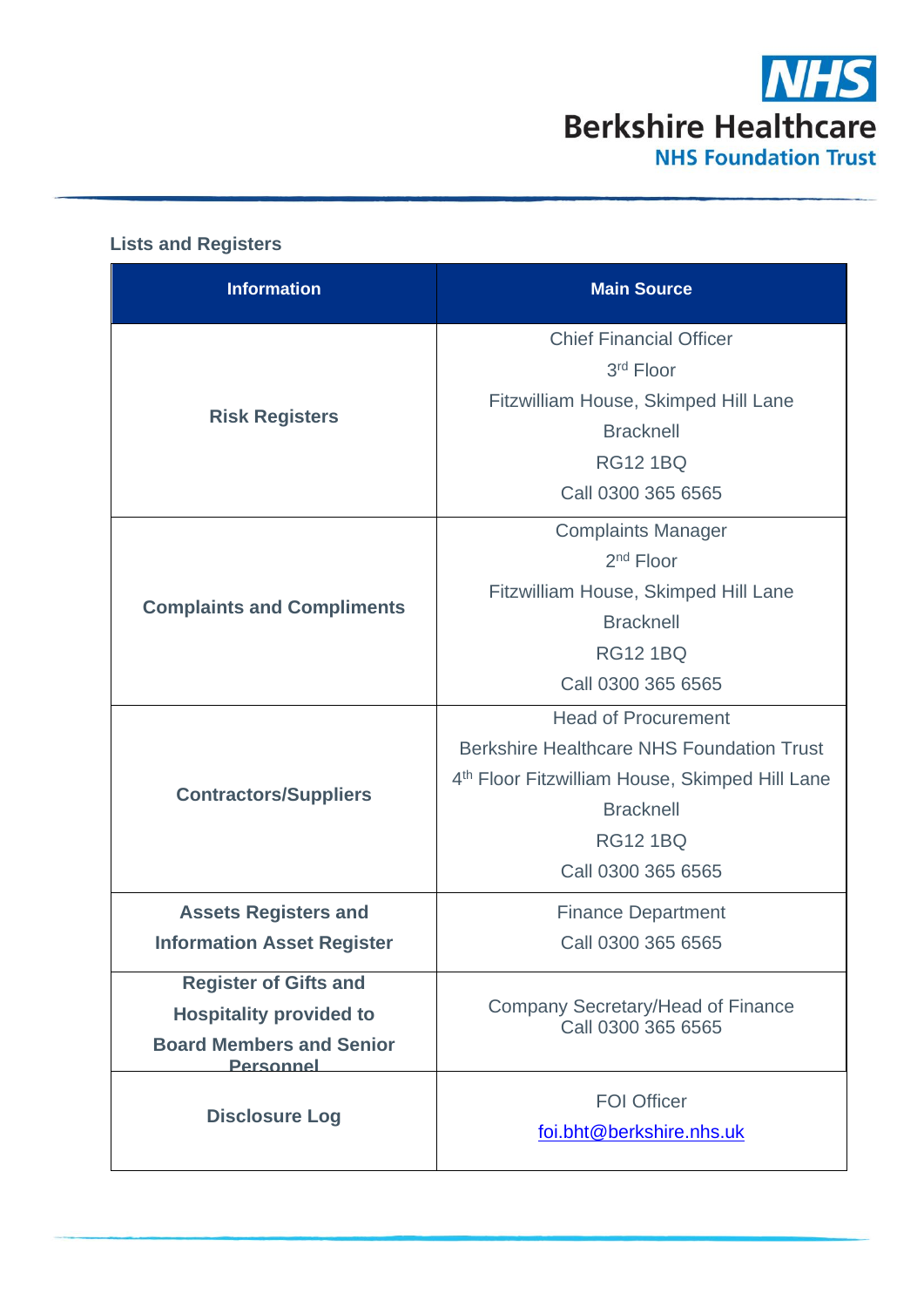

# **The Services We Offer**

Information on the services the Trust offers is available on our website [www.berkshirehealthcare.nhs.uk/our-services/](http://www.berkshirehealthcare.nhs.uk/our-services/)

#### **Public Involvement**

Involving patients and the public in healthcare:

| <b>Information</b>                                 | <b>Main Source</b>                                                                                                                                                                                                                           |
|----------------------------------------------------|----------------------------------------------------------------------------------------------------------------------------------------------------------------------------------------------------------------------------------------------|
| <b>Board Papers</b>                                | Published on our website:<br>www.berkshirehealthcare.nhs.uk/about-us/key-<br>documents/                                                                                                                                                      |
| <b>PALS</b><br>Patient Advice & Liaison<br>Service | <b>PALS Officer</b><br><b>Prospect Park Hospital</b><br>Honey End Lane<br>Tilehurst, Reading RG30 4EJ<br>Call 0118 905 027<br>or visit our website:<br>www.berkshirehealthcare.nhs.uk/contact-us/our-patient-<br>advice-and-liaison-service/ |
| Carers                                             | For further information visit our website<br>www.berkshirehealthcare.nhs.uk/our-services/other-<br>services/carers-information/                                                                                                              |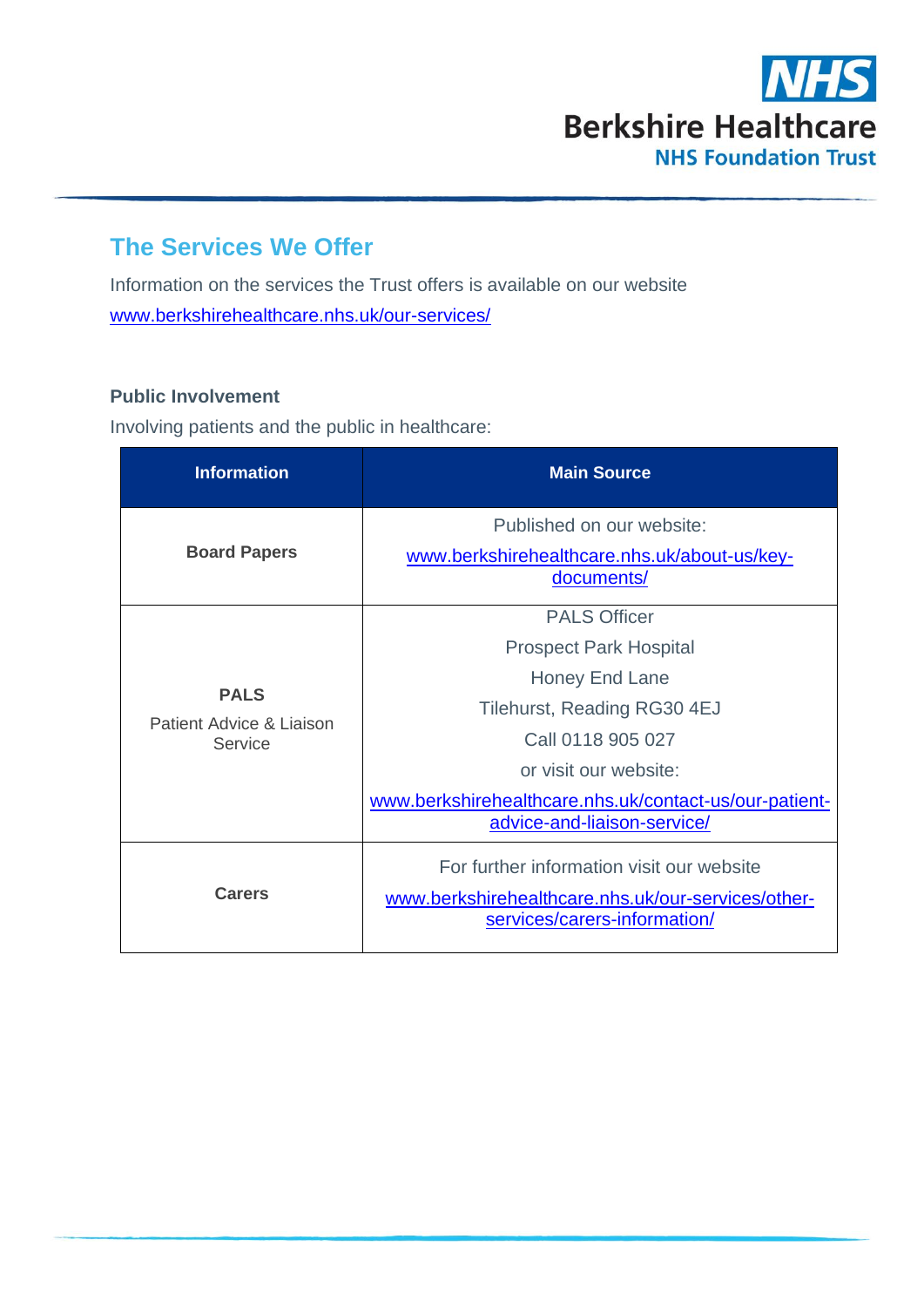

### **Mental Health Act**

| <b>Information</b>                                                                                              | <b>Main Source</b>                             |
|-----------------------------------------------------------------------------------------------------------------|------------------------------------------------|
| <b>Consent to Treatment</b>                                                                                     | <b>FOI Officer</b><br>foi.bht@berkshire.nhs.uk |
| <b>Interagency Joint Working Protocol for</b><br>the Management of Mental Health -<br><b>Thames Valley Area</b> | <b>FOI Officer</b><br>foi.bht@berkshire.nhs.uk |

## **Complaints**

| <b>Information</b>       | <b>Main Source</b>                                                                                                                                     |
|--------------------------|--------------------------------------------------------------------------------------------------------------------------------------------------------|
| The complaints procedure | Information is available on our website:<br>www.berkshirehealthcare.nhs.uk/contact-us/our-<br>patient-advice-and-liaison-service/make-a-<br>complaint/ |

#### **Human Resources**

| <b>Information</b>                                          | <b>Main Source</b>                               |
|-------------------------------------------------------------|--------------------------------------------------|
|                                                             | <b>Director of People</b>                        |
|                                                             | <b>Berkshire Healthcare NHS Foundation Trust</b> |
| <b>Human Resources</b><br><b>Contact Name and Address</b>   | 3rd Floor                                        |
|                                                             | <b>Fitzwilliam House</b>                         |
|                                                             | <b>Skimped Hill Lane</b>                         |
|                                                             | <b>Bracknell</b>                                 |
|                                                             | <b>Berks</b>                                     |
|                                                             | <b>RG12 1BQ</b>                                  |
|                                                             | Call 0300 365 6565                               |
| <b>Equal Opportunities Pay and</b><br><b>Pensions &amp;</b> | www.nhsbsa.nhs.uk/nhs-pensions                   |
| <b>NHS Pensions Agency</b>                                  |                                                  |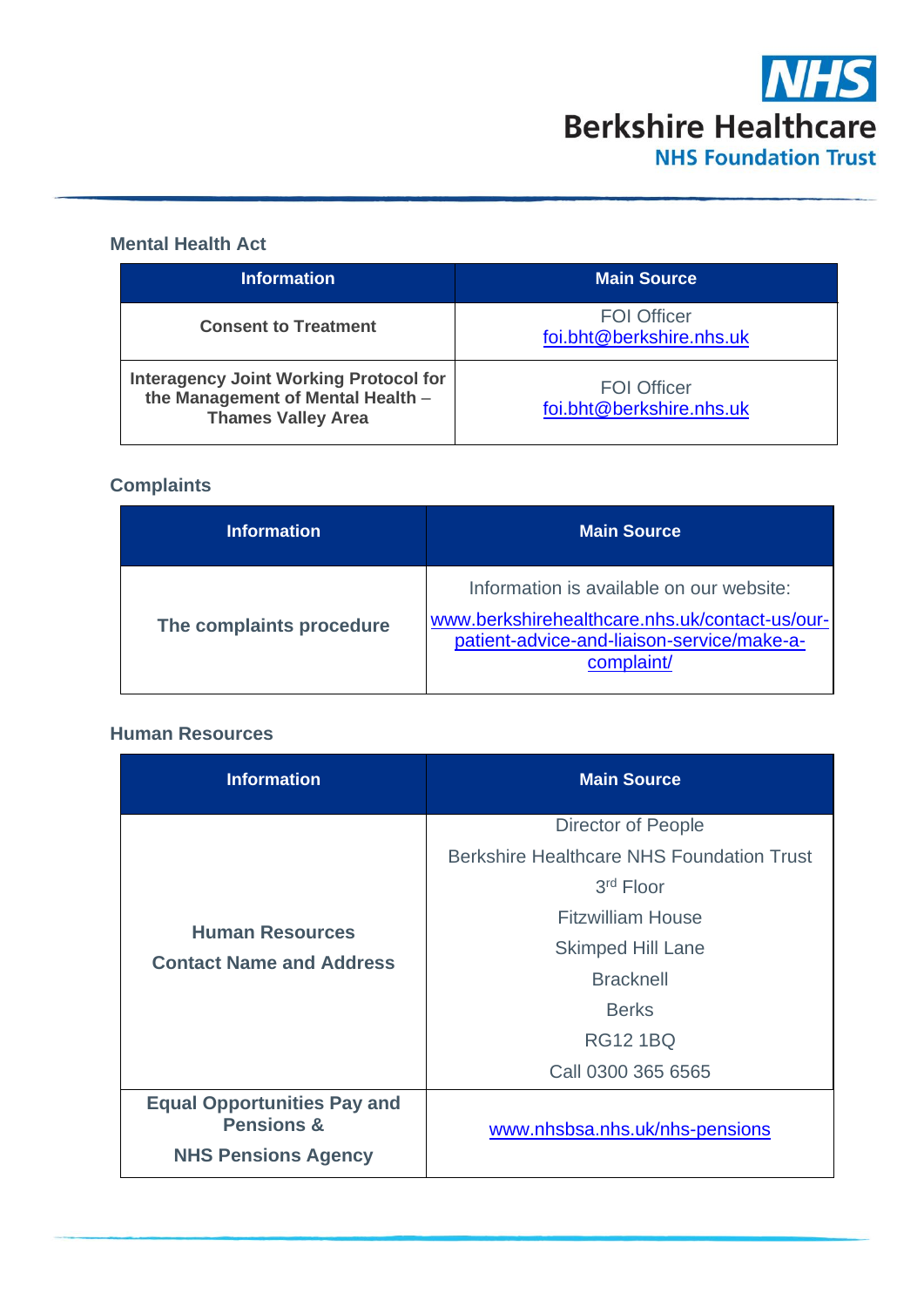

## **Learning & Development**

| <b>Information</b>                                                    | <b>Main Source</b>                                                                                                                   |
|-----------------------------------------------------------------------|--------------------------------------------------------------------------------------------------------------------------------------|
|                                                                       | <b>Berkshire Healthcare NHS Foundation Trust</b><br>$3rd$ Floor                                                                      |
| <b>Head of Training and</b><br><b>Organisational Development</b><br>& | <b>Fitzwilliam House Skimped Hill Lane Bracknell</b><br><b>RG12 1BQ</b><br>Call 0300 365 6565                                        |
| <b>Head of Clinical Education</b>                                     | Information available on our website:<br>www.berkshirehealthcare.nhs.uk/work-for-<br>us/work-for-us/learning-and-career-development/ |

## **Health & Safety**

| <b>Information</b>       | <b>Main Source</b>       |
|--------------------------|--------------------------|
| <b>Health and Safety</b> | <b>FOI Officer</b>       |
|                          | foi.bht@berkshire.nhs.uk |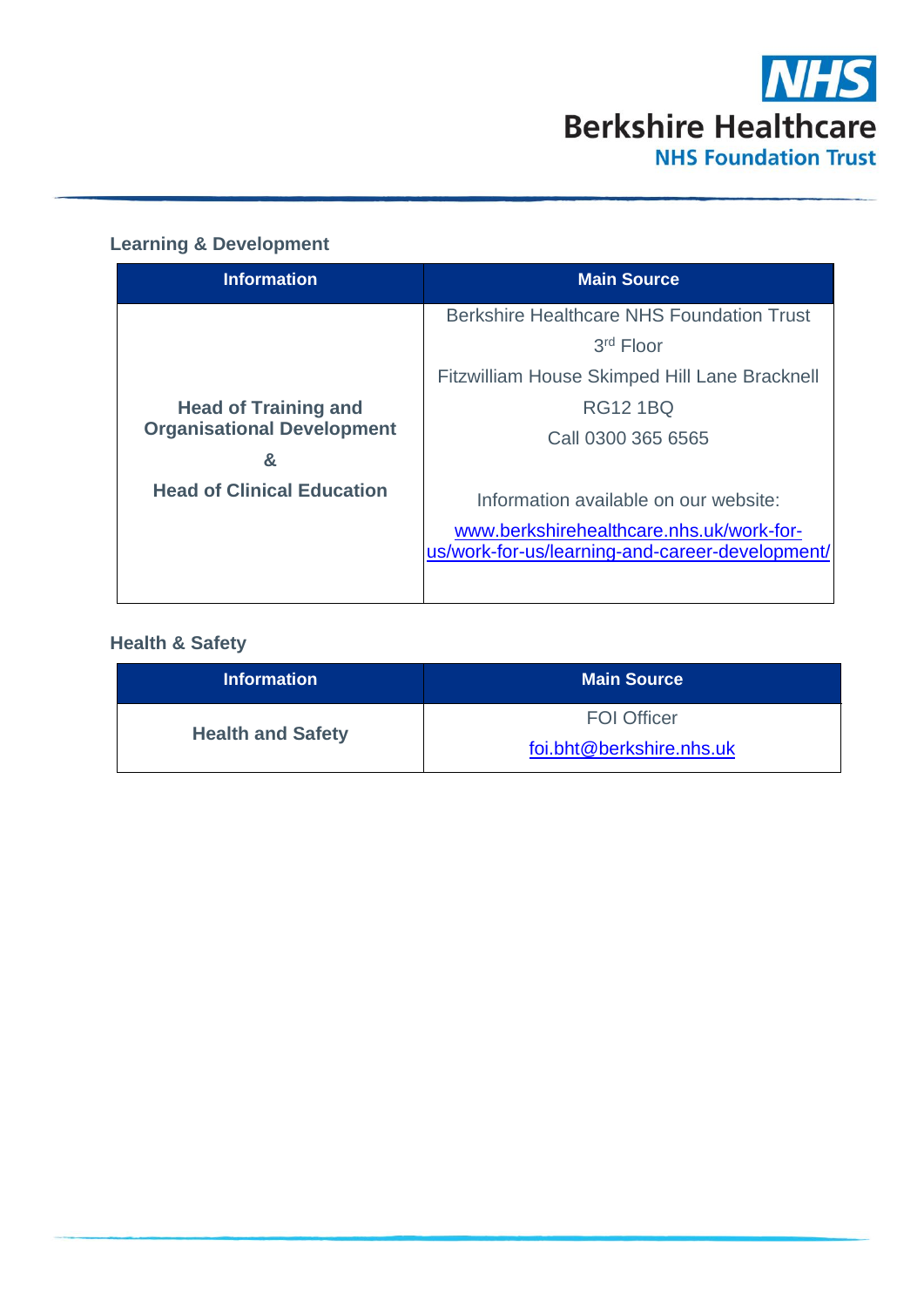

## **Communication with the Press and Media Releases**

| <b>Information</b>           | <b>Main Source</b>                                                                                                                             |
|------------------------------|------------------------------------------------------------------------------------------------------------------------------------------------|
|                              | <b>Berkshire Healthcare NHS Foundation Trust</b>                                                                                               |
|                              | $4th$ Floor                                                                                                                                    |
|                              | Fitzwilliam House                                                                                                                              |
|                              | <b>Skimped Hill Lane</b>                                                                                                                       |
| <b>Trust Marketing &amp;</b> | <b>Bracknell</b>                                                                                                                               |
| <b>Communications</b>        | RG12 1BQ                                                                                                                                       |
|                              | Details of who and how to contact the                                                                                                          |
|                              | Marketing & Communications Team are available<br>on our website<br>www.berkshirehealthcare.nhs.uk/contact-us/get-<br>in-touch/media-enquiries/ |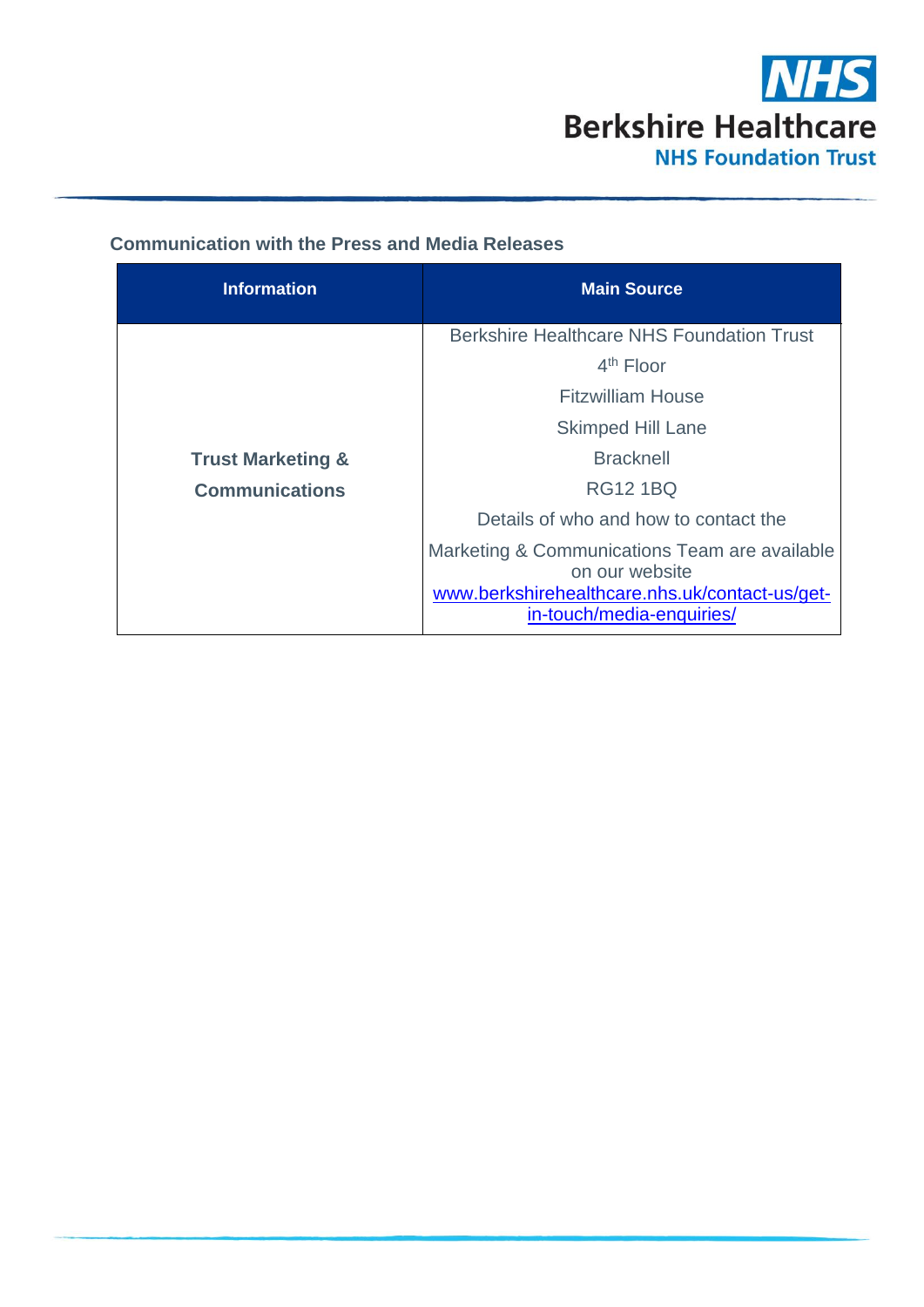

#### **Environment Information**

| <b>Information</b>                                                                                                                                   | <b>Main Source</b>                                                                                                                               |
|------------------------------------------------------------------------------------------------------------------------------------------------------|--------------------------------------------------------------------------------------------------------------------------------------------------|
| <b>Estates Management</b><br>Information about land holdings,<br>buildings and basic services,<br>including<br>maintenance and energy<br>management. | Director of Estates and Facilities<br>$3rd$ Floor<br><b>Fitzwilliam House</b><br><b>Skimped Hill Lane</b><br><b>Bracknell</b><br><b>RG12 1BQ</b> |
|                                                                                                                                                      | Call 0300 365 6565                                                                                                                               |